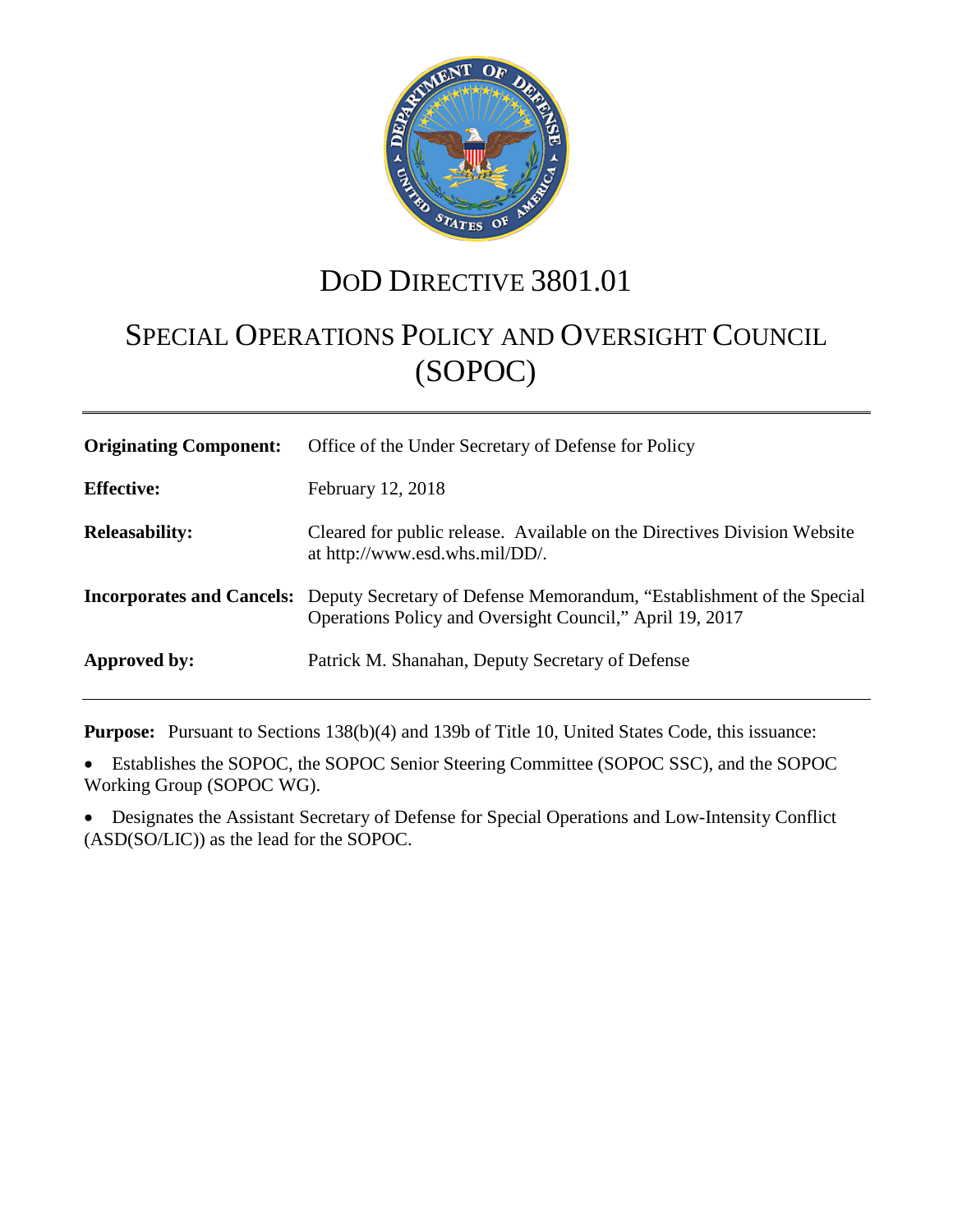# **TABLE OF CONTENTS**

| 2.6. Under Secretaries of Defense and Assistant Secretaries of Defense to the USD(P).  5 |  |  |
|------------------------------------------------------------------------------------------|--|--|
|                                                                                          |  |  |
|                                                                                          |  |  |
|                                                                                          |  |  |
|                                                                                          |  |  |
|                                                                                          |  |  |
|                                                                                          |  |  |
|                                                                                          |  |  |
|                                                                                          |  |  |
|                                                                                          |  |  |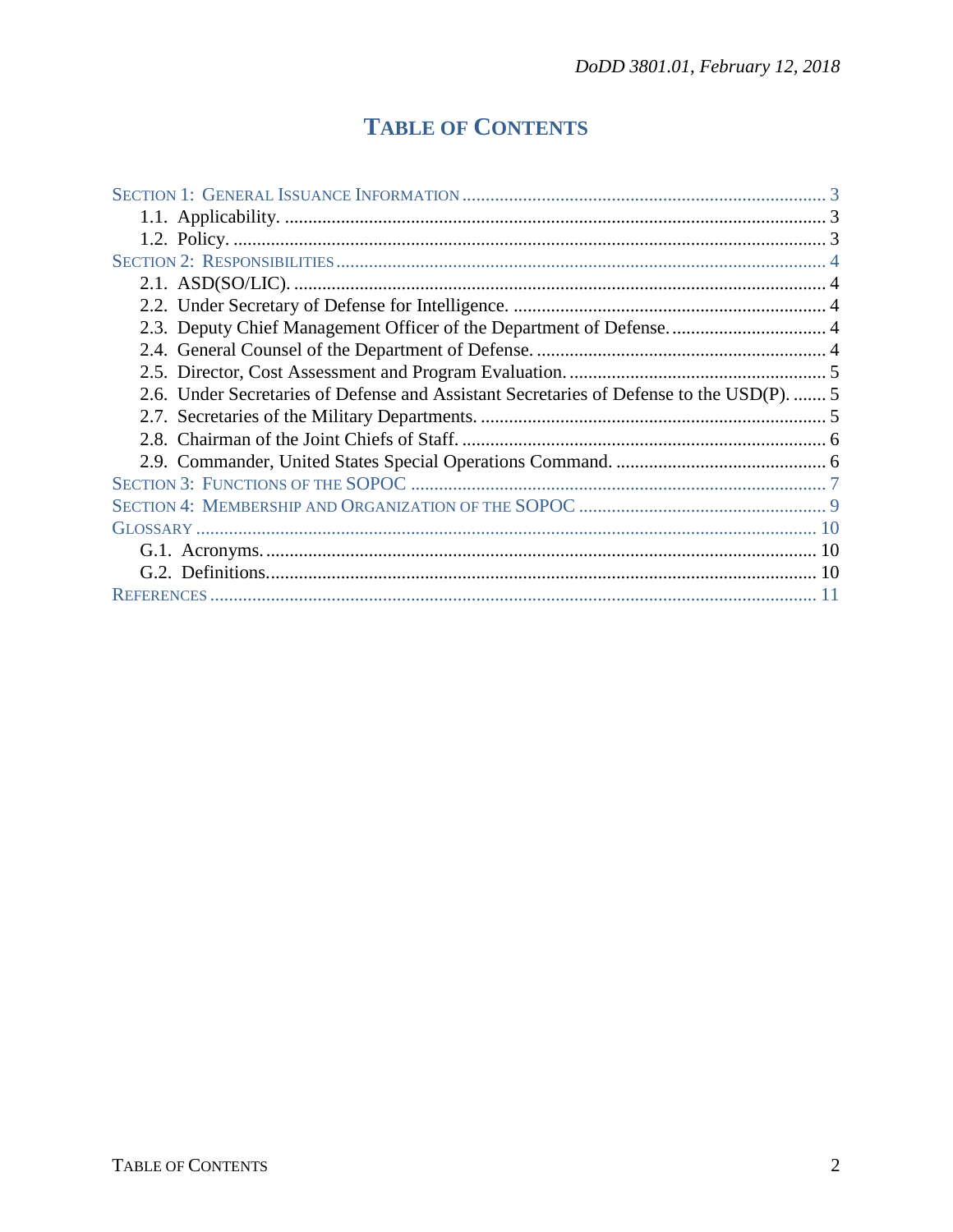# **SECTION 1: GENERAL ISSUANCE INFORMATION**

<span id="page-2-1"></span><span id="page-2-0"></span>**1.1. APPLICABILITY.** This issuance applies to OSD, the Military Departments, the Office of the Chairman of the Joint Chiefs of Staff and the Joint Staff, the Combatant Commands, the Office of the Inspector General of the Department of Defense, the Defense Agencies, the DoD Field Activities, and all other organizational entities within the DoD.

<span id="page-2-2"></span>**1.2. POLICY.** It is DoD policy that the SOPOC will be a focal point for developing and improving policy, joint processes, and procedures relating to special operations (SO) forces and capabilities within DoD.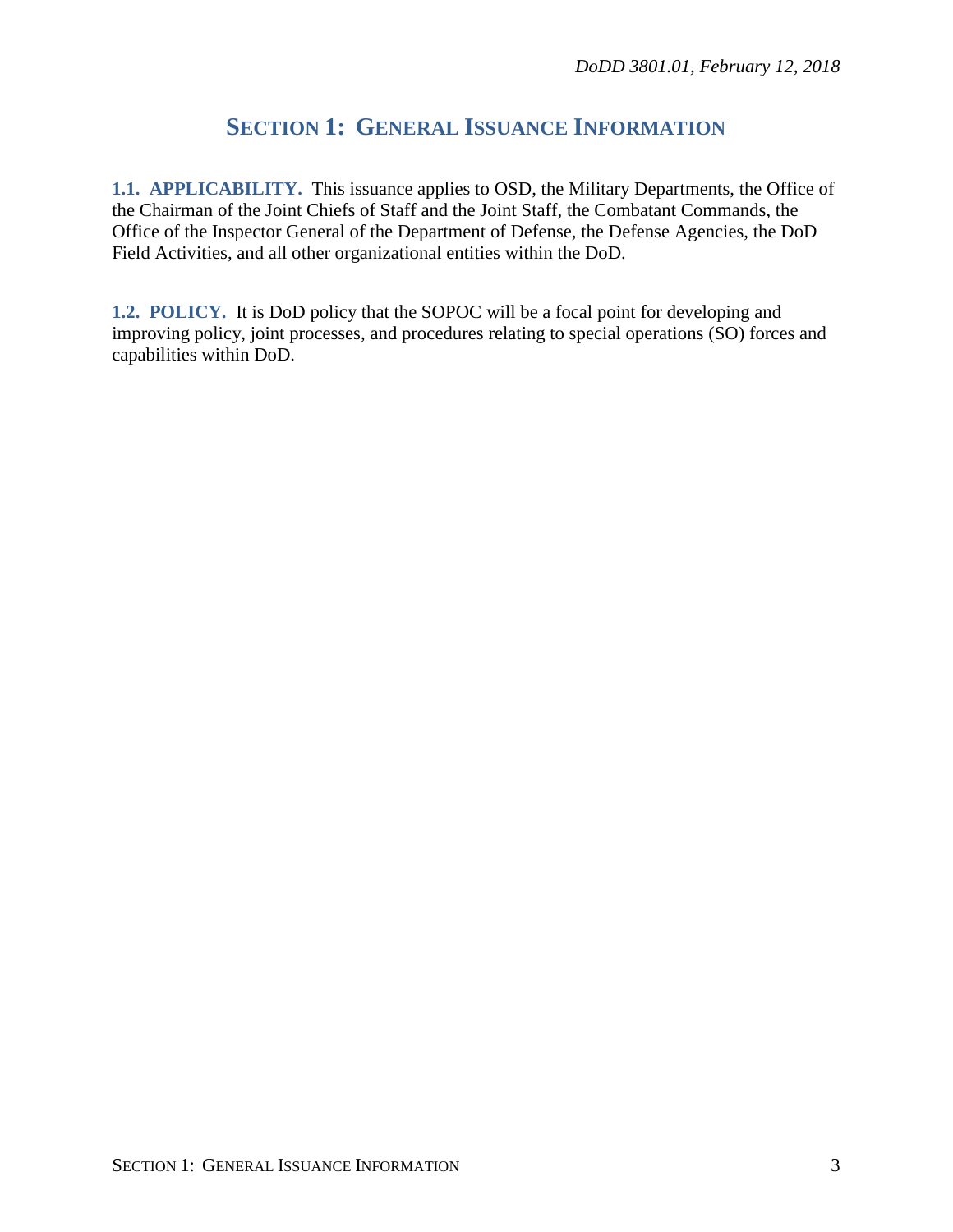### **SECTION 2: RESPONSIBILITIES**

<span id="page-3-1"></span><span id="page-3-0"></span>**2.1. ASD(SO/LIC).** Under the authority, direction, and control of the Under Secretary of Defense for Policy (USD(P)), the ASD(SO/LIC) or the designee of the ASD(SO/LIC):

a. Convenes, sets the agenda, and leads the SOPOC.

b. Determines the frequency of SOPOC meetings.

c. Approves and publishes a summary of conclusions for each SOPOC meeting.

d. Establishes a senior steering committee and working group to develop and coordinate recommendations for SO-related focus areas and issues for consideration by the SOPOC.

e. Determines the need for additional members of the SOPOC based on agenda topics.

f. Determines the dispute resolution process for issues that the SOPOC considers.

g. Designates a secretariat and provides administrative support to the SOPOC.

<span id="page-3-2"></span>**2.2. UNDER SECRETARY OF DEFENSE FOR INTELLIGENCE.** In addition to the responsibilities in Paragraph 2.6., the Under Secretary of Defense for Intelligence advises the SOPOC on United States Special Operations Command intelligence activities, intelligencegoverned special access programs, intelligence and intelligence-related activities conducted by SO forces, and DoD-sensitive activities.

<span id="page-3-3"></span>**2.3. CHIEF MANAGEMENT OFFICER OF THE DEPARTMENT OF DEFENSE.** The Chief Management Officer of the Department of Defense:

a. Provides a senior representative to the SOPOC.

b. Nominates issues, as required, for consideration and deliberation by the SOPOC.

c. Recommends policy and program changes, as appropriate, for consideration and deliberation by the SOPOC.

d. Assists the ASD(SO/LIC) in assembling information and material for the SOPOC.

e. Identifies when SOPOC recommendations require changes to existing DoD issuances or the establishing of new DoD issuances.

<span id="page-3-4"></span>**2.4. GENERAL COUNSEL OF THE DEPARTMENT OF DEFENSE.** The General Counsel of the Department of Defense:

a. Provides a senior representative to the SOPOC.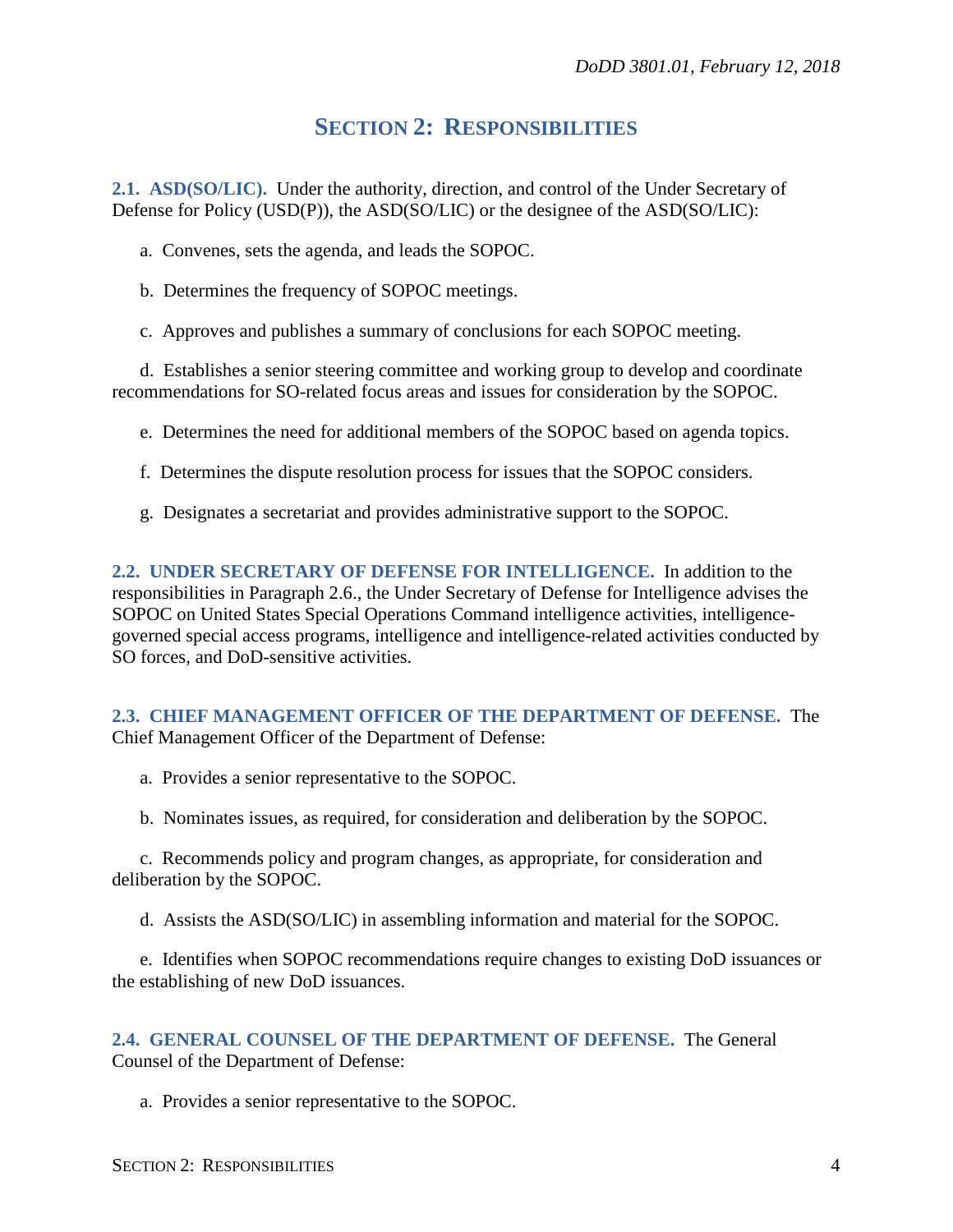b. Nominates issues, as required, for consideration and deliberation by the SOPOC.

c. Recommends policy and program changes, as appropriate, for consideration and deliberation by the SOPOC.

d. Assists the ASD(SO/LIC) in assembling information and material for the SOPOC.

e. Provides legal counsel and advice to the SOPOC, as required.

#### <span id="page-4-0"></span>**2.5. DIRECTOR, COST ASSESSMENT AND PROGRAM EVALUATION.** The Director, Cost Assessment and Program Evaluation:

a. Provides a senior representative to the SOPOC.

b. Nominates issues, as required, for consideration and deliberation by the SOPOC.

c. Recommends policy and program changes, as appropriate, for consideration and deliberation by the SOPOC.

d. Assists the ASD(SO/LIC) in assembling information and material for the SOPOC.

e. Provides analytic support to the SOPOC.

<span id="page-4-1"></span>**2.6. UNDER SECRETARIES OF DEFENSE AND ASSISTANT SECRETARIES OF DEFENSE TO THE USD(P).** The Under Secretaries of Defense and the Assistant Secretaries of Defense to the USD(P):

a. Provide a senior representative to the SOPOC from each of their respective organizations.

b. Nominate issues, as required, for consideration and deliberation by the SOPOC.

c. Recommend policy and program changes, as appropriate, for consideration and deliberation by the SOPOC.

d. Assist the ASD(SO/LIC) in assembling information and material for the SOPOC.

#### <span id="page-4-2"></span>**2.7. SECRETARIES OF THE MILITARY DEPARTMENTS.** The Secretaries of the Military Departments:

a. Provide a senior representative to the SOPOC from each of their respective Departments.

b. Nominate issues, as required, for consideration and deliberation by the SOPOC.

c. Recommend policy and program changes, as appropriate, for consideration and deliberation by the SOPOC.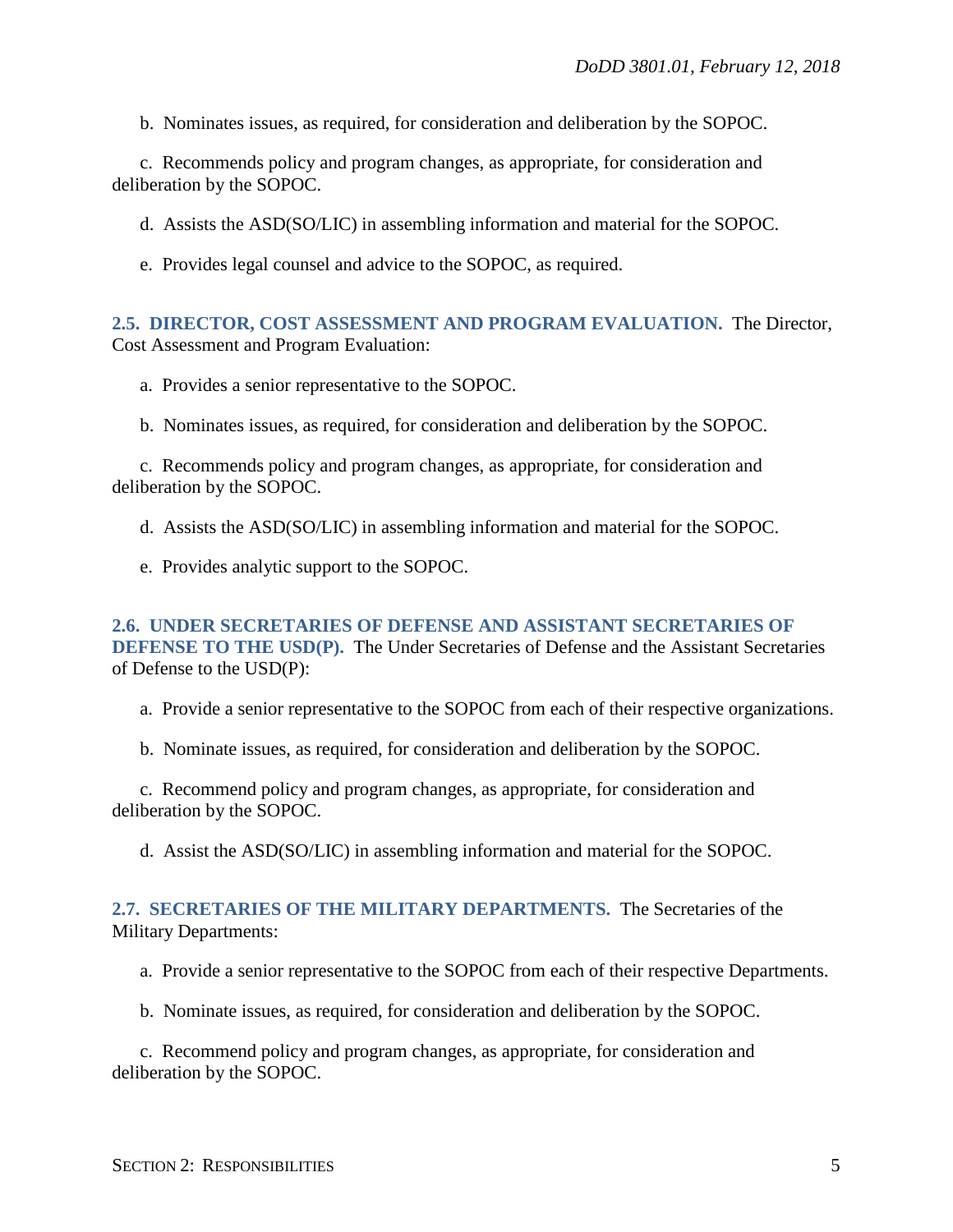d. Assist the ASD(SO/LIC) in assembling information and material for the SOPOC.

<span id="page-5-0"></span>**2.8. CHAIRMAN OF THE JOINT CHIEFS OF STAFF.** The Chairman of the Joint Chiefs of Staff:

a. Provides a senior representative to the SOPOC.

b. Nominates issues, as required, for consideration and deliberation by the SOPOC.

c. Recommends policy and program changes, as appropriate, for consideration and deliberation by the SOPOC.

d. Assists the ASD(SO/LIC) in assembling information and material for the SOPOC.

e. Represents the geographic Combatant Commanders, the United States Strategic Command, the United States Transportation Command, and the United States Cyber Command.

<span id="page-5-1"></span>**2.9. COMMANDER, UNITED STATES SPECIAL OPERATIONS COMMAND.** The Commander, United States Special Operations Command:

a. Provides a senior representative to the SOPOC.

b. Nominates issues, as required, for consideration and deliberation by the SOPOC.

c. Recommends policy and program changes, as appropriate, for consideration and deliberation by the SOPOC.

d. Assists the ASD(SO/LIC) and the Chairman of the Joint Chiefs of Staff in assembling information and material for the SOPOC.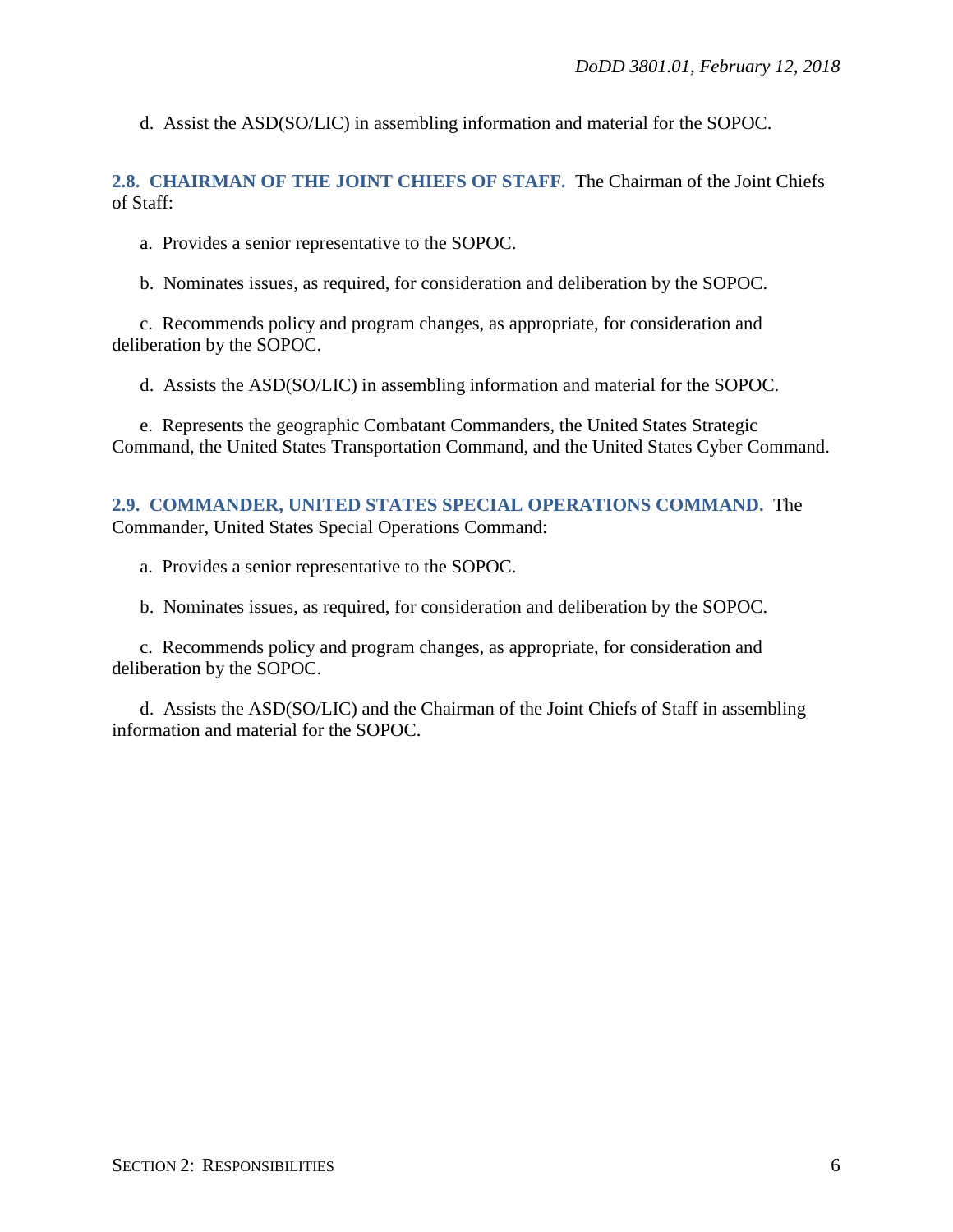## **SECTION 3: FUNCTIONS OF THE SOPOC**

#### <span id="page-6-0"></span>**3.1.** The SOPOC:

a. Integrates the functional activities of DoD to provide for SO forces and capabilities.

b. Develops and continuously improves policy, joint processes, and procedures that facilitate the development, acquisition, integration, employment, and sustainment of SO forces and capabilities.

c. Reviews, guides, integrates, and synchronizes DoD's SO efforts to develop, implement, and sustain SO policy and capabilities.

d. Assists the ASD(SO/LIC) in fulfilling the overall supervision (including oversight of policy and resources) of SO activities of DoD, and institutionalizes the ASD(SO/LIC)'s responsibilities outlined in Sections 138(b)(4) of Title 10, United States Code, and DoD Directive 5111.10.

e. Identifies emerging SO-related focus areas and issues and prepares recommendations for the ASD(SO/LIC), DoD Component heads, the Deputy Secretary of Defense, and the Secretary of Defense for policy and programmatic changes.

f. Supports incorporation of SO-relevant concepts into strategic guidance documents.

g. Facilitates, adjudicates, and resolves disagreements between the United States Special Operations Command and the Military Departments over the designation of requirements as either SO-peculiar or Military Service-common.

**3.2.** Matters that cannot be resolved by the SOPOC, or through other DoD processes, may be endorsed by the SOPOC for nomination by the ASD(SO/LIC) to the Deputy's Management Action Group for resolution in accordance with the October 6, 2011, Deputy Secretary of Defense Memorandum and the February 6, 2012, Deputy Secretary of Defense Letter.

**3.3.** The SOPOC will meet as necessary, but no less than twice each year.

**3.4.** At least once per year, the SOPOC agenda will include the following topics for discussion:

- a. SO organization and force structure.
- b. SO training and readiness.
- c. SO professional education and personnel policies.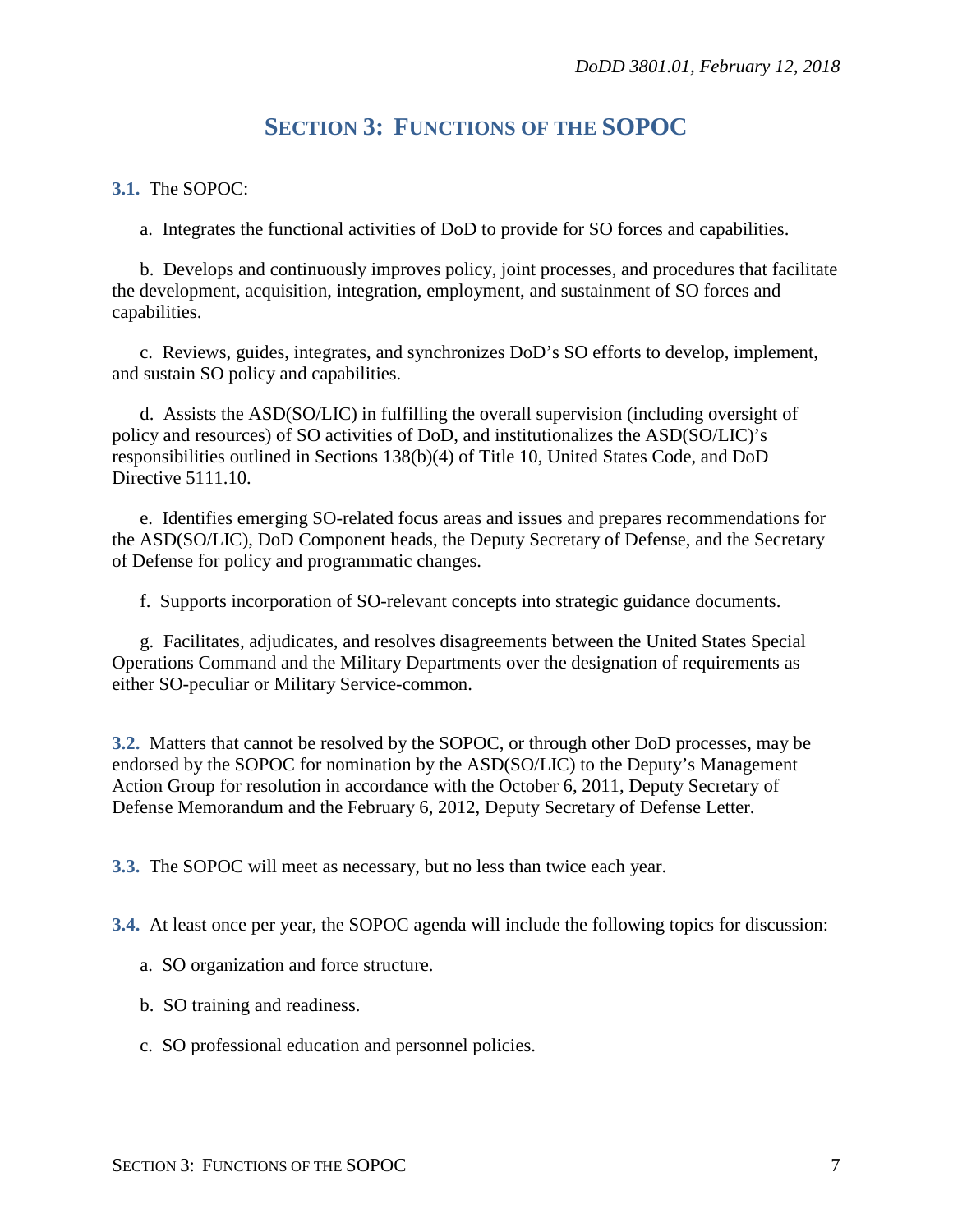- d. SO acquisition and equipment.
- e. SO legislative affairs and authorities.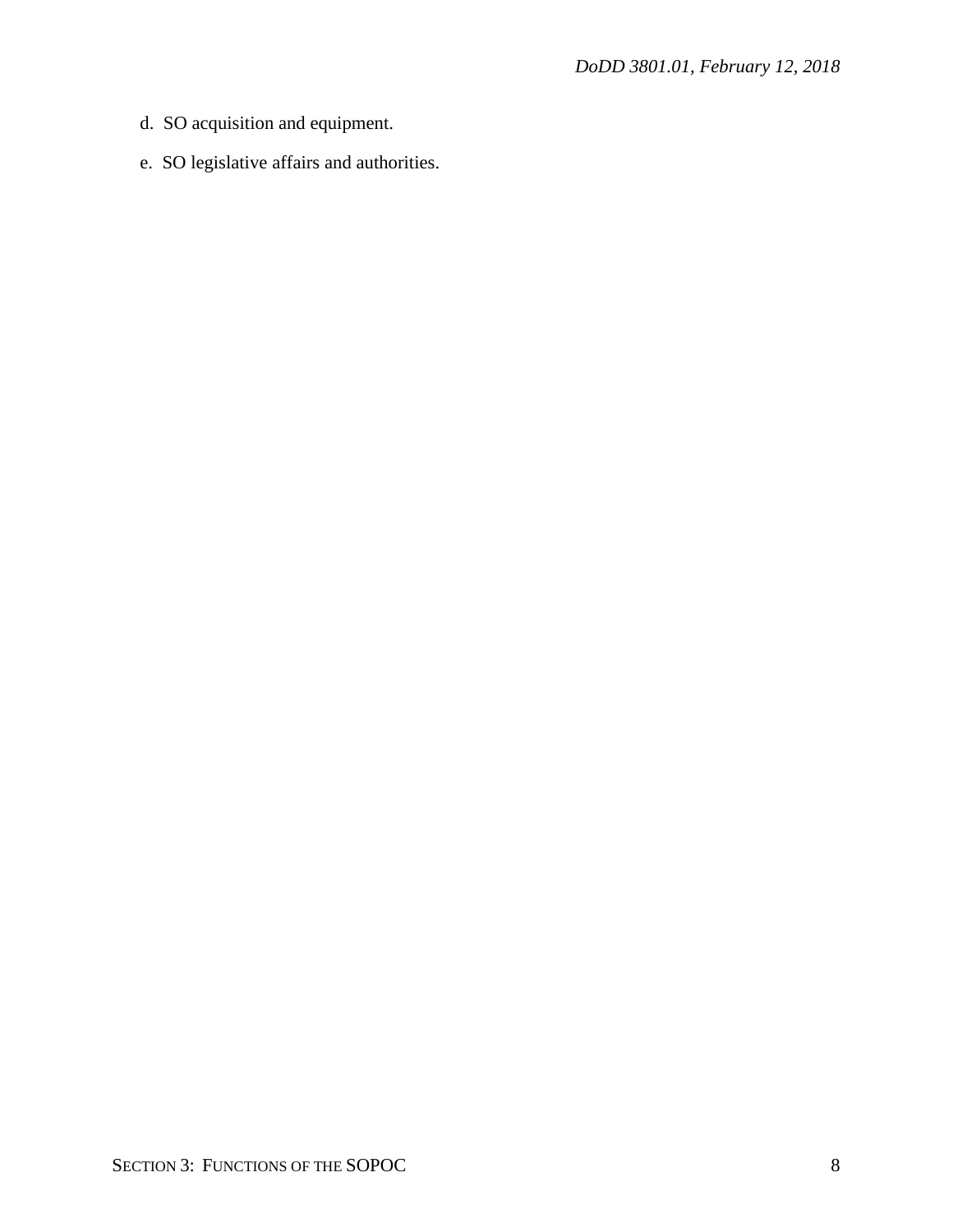## <span id="page-8-0"></span>**SECTION 4: MEMBERSHIP AND ORGANIZATION OF THE SOPOC**

**4.1.** Membership of the SOPOC will include the ASD(SO/LIC) or the designee of the ASD(SO/LIC), who will lead and chair the SOPOC, and senior representatives designated by the heads of the following organizations:

- a. The Military Departments.
- b. The Joint Staff.
- c. The Office of the Under Secretary for Acquisition, Technology, and Logistics.
- d. The Office of the Under Secretary of Defense (Comptroller)/Chief Financial Officer.
- e. The Office of the Under Secretary of Defense for Personnel and Readiness.
- f. The Office of the Under Secretary of Defense for Intelligence.
- g. The Office of the Deputy Chief Management Officer of the Department of Defense.
- h. The Office of the General Counsel of the Department of Defense.
- i. The United States Special Operations Command.
- j. The Office of the Director, Cost Assessment and Program Evaluation.
- k. The Offices of the other Assistant Secretaries of Defense under the USD(P).

l. Additional offices, agencies, or Combatant Commands, on a case-by-case basis, as determined by the ASD(SO/LIC), based on policy or functional responsibilities for a specific SOPOC agenda item.

**4.2.** The SOPOC SSC will support the SOPOC. The SOPOC SSC will evaluate SO-related focus areas and issues for resolution or make recommendations for SOPOC deliberations. The ASD(SO/LIC) or the designee of the ASD(SOLIC) will name a chair to lead the SOPOC SSC. The SOPOC SSC basic membership will consist of representatives from the same organizations as the SOPOC at the two-star general or flag officer or Senior Executive Service level. The SOPOC SSC chair may name additional members, as necessary.

**4.3.** The SOPOC WG will support the SOPOC SSC. The SOPOC WG will research, develop, and prepare SO-related focus areas, issues, and recommendations for SOPOC SSC consideration. The SOPOC SSC chair will designate a senior action officer to lead the SOPOC WG. The SOPOC WG basic membership will consist of representatives from the same organizations as the SOPOC at the O-6/General Schedule-15 level. The SOPOC WG lead senior action officer may add additional members, as necessary.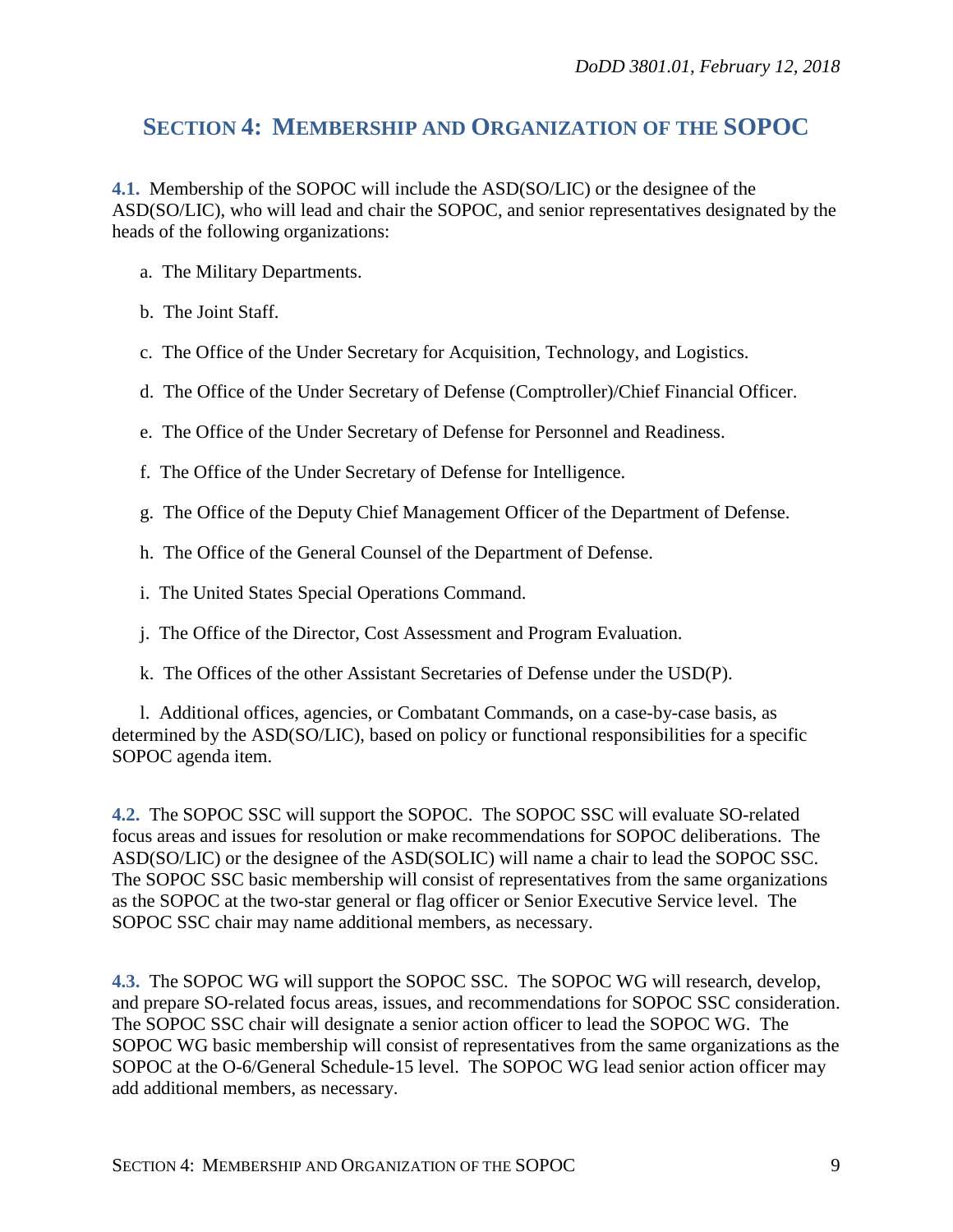# **GLOSSARY**

### <span id="page-9-1"></span><span id="page-9-0"></span>**G.1. ACRONYMS.**

| ASD(SO/LIC)                                        | Assistant Secretary of Defense for Special Operations and Low-<br><b>Intensity Conflict</b>                                                   |
|----------------------------------------------------|-----------------------------------------------------------------------------------------------------------------------------------------------|
| <b>SO</b><br><b>SOPOC</b><br>SOPOC SSC<br>SOPOC WG | special operations<br>Special Operations Policy and Oversight Council<br><b>SOPOC Senior Steering Committee</b><br><b>SOPOC Working Group</b> |
| USD(P)                                             | Under Secretary of Defense for Policy                                                                                                         |

<span id="page-9-2"></span>**G.2. DEFINITIONS.** These terms and their definitions are defined in DoD Directive 5100.03.

#### **Service-common.**

#### **SO-peculiar.**